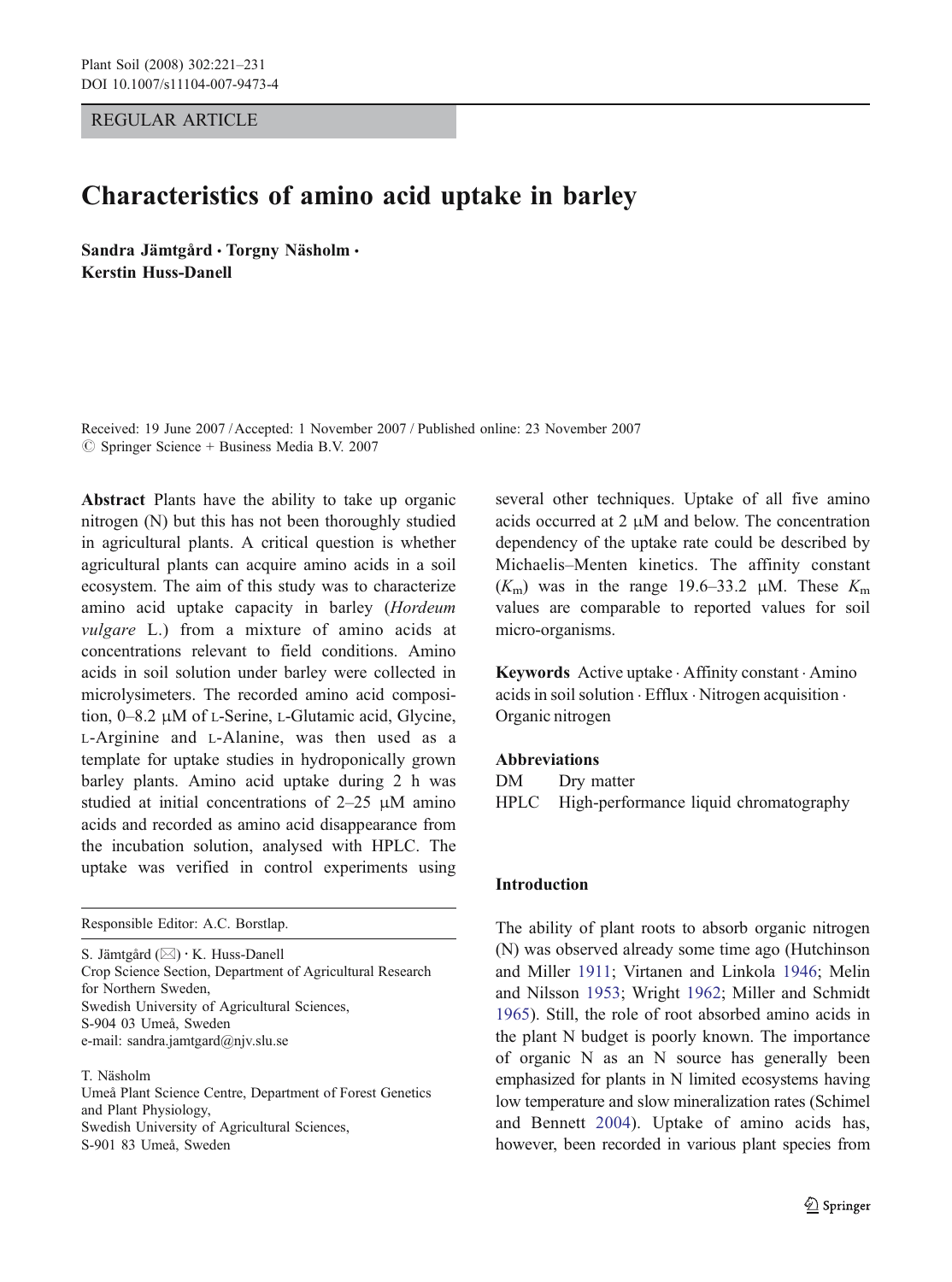as diverse ecosystems as arctic tundra (Kielland [1994](#page-9-0); Schimel and Chapin [1996](#page-10-0)), boreal forests (Näsholm et al. [1998](#page-10-0); Öhlund [2004](#page-10-0)) and alpine ecosystems (Raab et al. [1996](#page-10-0), [1999](#page-10-0)) as well as from subantarctic and tropical ecosystems (Schmidt and Stewart [1999](#page-10-0)). Agricultural plants have not been thoroughly studied but mycorrhizal grassland species (Näsholm et al. [2000](#page-10-0)) and non-mycorrhizal winter wheat (Näsholm et al. [2001](#page-10-0)) were demonstrated to take up doublelabelled Glycine in field, and several plant species including  $N_2$ -fixing legumes were shown to absorb organic N in laboratory studies (Virtanen and Linkola [1946](#page-10-0); Soldal and Nissen [1978](#page-10-0); Schobert and Komor [1987](#page-10-0); Jones and Darrah [1994](#page-9-0)). Recently, studies of the model plant Arabidopsis thaliana L. have identified two amino acid transporters, the Lysine Histidine Transporter 1 (Hirner et al. [2006](#page-9-0); Svennerstam et al. [2007](#page-10-0)) and the amino acid permease 1 (Lee et al. [2007](#page-9-0)), as components of the root amino acid uptake system. These findings provide a molecular background to the phenomenon of amino acids as nutrition for plants. No doubt plants have the ability to absorb amino acids. However, an unsolved question is whether plants can compete with microbes for N sources such as amino acids in natural environments. In this context, root uptake kinetics of amino acids may provide important information in the assessment of potential plant amino acid acquisition.

Concentrations of amino acids in the soil solution vary among ecosystems. Dissolved free amino acids were in the range 13–158 μM in an alpine area (Raab et al. [1999](#page-10-0)) and  $57-73 \mu M$  in boreal forests (Öhlund [2004](#page-10-0)) while total soil amino acid concentrations were in the range 20–60 μM and individual amino acids in the range  $0.3-10 \mu M$  in grasslands (Jones et al. [2005](#page-9-0)). These studies identified three to five amino acids as the most abundant free amino acids in soil solution; L-Glutamic acid, L-Serine, Glycine, L-Alanine and L-Aspartic acid. The amino acid pool in soil solution has been described as small but dynamic with large variation in measured half-lives, 0.75–20.8 h but most commonly less than 3 h in soils devoid of plants (Jones [1999](#page-9-0); Lipson et al. [2001](#page-10-0); Owen and Jones [2001](#page-10-0); Jones and Kielland [2002](#page-9-0); Jones et al. [2005](#page-9-0)).

In spite of the findings that soil amino acids generally occur in low μM concentrations, most uptake experiments have been carried out at considerably higher concentrations, both when characterising root uptake kinetics and when investigating plant amino acid uptake in field. Hence, most laboratory studies have used amino acid concentrations in the range  $100-8,000 \mu M$  (Wright [1962](#page-10-0); Raab et al. [1999](#page-10-0); Schmidt and Stewart [1999](#page-10-0); Owen and Jones [2001](#page-10-0)) and only a few have used field relevant amino acid concentrations, i.e.  $0.1-10 \mu M$  (Soldal and Nissen [1978](#page-10-0); Schobert and Komor [1987](#page-10-0); Kielland [1994](#page-9-0)). Some of these investigations were, however, performed on excised roots (Soldal and Nissen [1978](#page-10-0); Kielland [1994](#page-9-0)), which have been found to display a different uptake compared to intact plants (Falkengren-Grerup et al. [2000](#page-9-0)). Moreover, most studies comprised only one amino acid at a time, predominantly Glycine, while only a few investigated simultaneous uptake of several amino acids (Persson and Näsholm [2001](#page-10-0); Falkengren-Grerup et al. [2000](#page-9-0)).

The relatively few studies of amino acid uptake by intact crop plants performed with several amino acids simultaneously and at concentrations relevant for field conditions stimulated us to perform the present investigation. The aim of our work was to characterize amino acid uptake capacity in barley (Hordeum vulgare L.) from a mixture of amino acids at concentrations relevant to field conditions. To achieve this aim, we first measured amino acids in soil solution under barley. The recorded amino acid composition was then used as a template for hydroponic uptake studies in intact barley plants.

# Materials and methods

Amino acids in soil solution

## Site

Field studies were performed during 2003 on an estate belonging to the Swedish University of Agricultural Sciences (SLU), Umeå, Sweden (63° 45′N, 20° 17′E, 12 m a. s. l.). The plots  $(15\times6$  m) were part of a 6-year crop rotation comprising barley with undersowing of ley, first year ley, second year ley, greenfodder rape, potato and ryegrass. The same crop rotation and fertilization regimes had been used since 1965. Plots with six-row barley (Hordeum vulgare L. cv. Agneta) were sown on 29 May with undersowing of Phleum pratense L., Festuca pratensis L. and Trifolium pratense L. Herbicide treatment (Express 50T, 5.6  $g$  ha<sup>-1</sup>) of barley was done on 24 June 2003.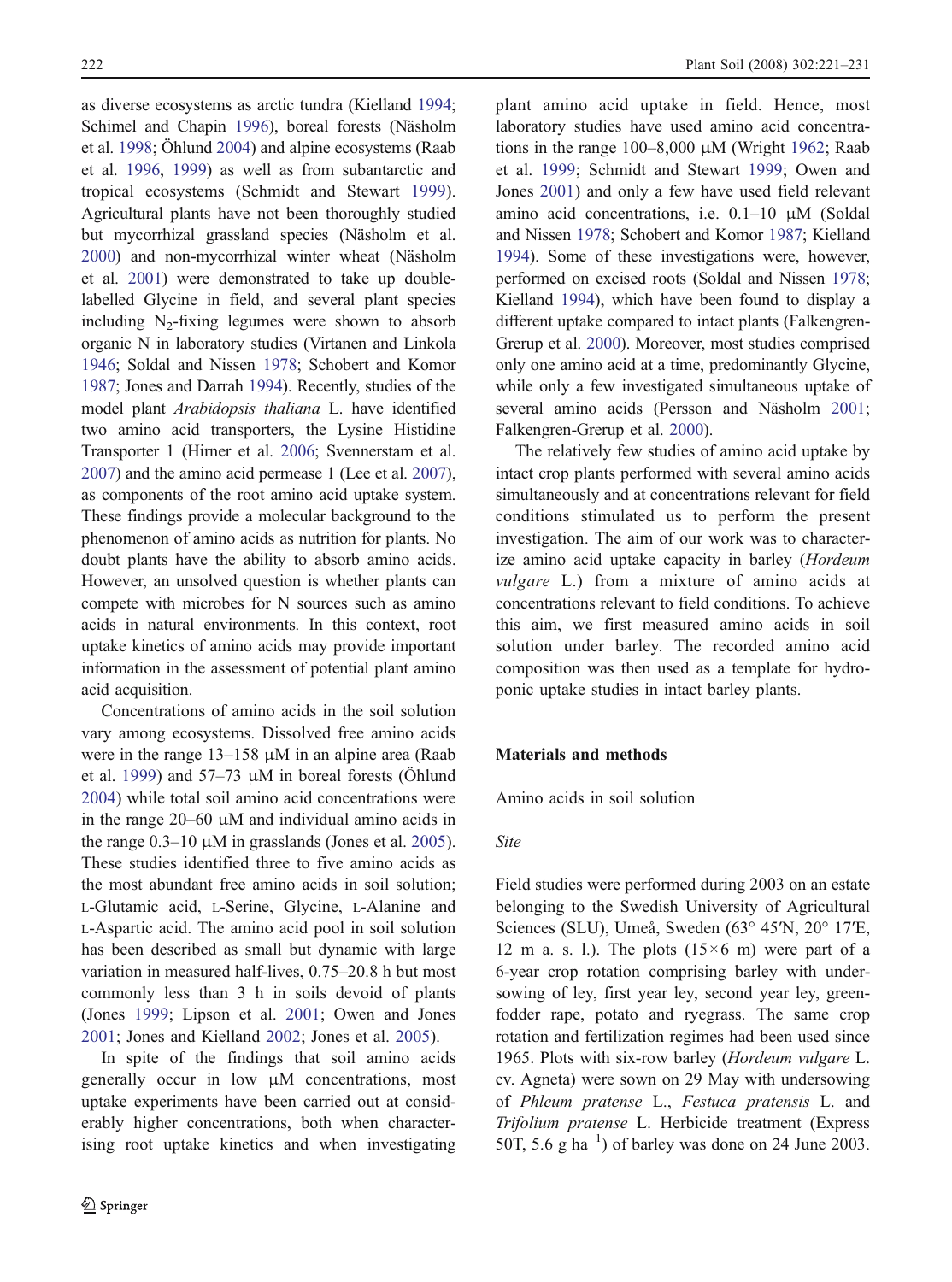Barley was harvested on 2 September 2003. One plot received N-P-K in the amounts 40-15-25 kg  $ha^{-1}$ from chemical fertilisers while the second plot received N-P-K in the amounts 30-5-0 kg  $ha^{-1}$  from chemical fertiliser and about 10-10-45 kg ha<sup>-1</sup> from stable manure. Chemical fertiliser was added in spring (22 May 2003) and stable manure was added in the preceding autumn (18 September 2002).

## Collection of soil solution with lysimeters

Small lysimeters, Rhizon Soil Moisture Samplers (P2.30-1, Eijkelkamp, Giesbeek, The Netherlands), with a pore size of 0.1 μm were used. A control experiment in the laboratory verified that the lysimeters were collecting 18 standard amino acids and  $NH<sub>4</sub><sup>+</sup>$  quantitatively and representatively from a mixture of these compounds. Lysimeters were installed at 45° angle to soil surface and spanned the soil depth 2–9 cm. Six lysimeters were installed in each plot on 7 June 2003. To facilitate close contact between soil and lysimeter water corresponding to 20 mm precipitation was added within a circular area  $0.11 \text{ m}^2$  above each installed lysimeter. For collection of soil solution a sterile needle and a pre-evacuated sterile 10 ml glass tube fitted with a rubber stopper were attached to the lysimeter. Collection was done overnight (19.00 h until 9.00 h) on 9 June and 3 August, and in daytime (9.00 h until 18.00 h) on 6 October. Tubes were covered with aluminium foil (June, August) or shaded by vegetation (October) during collection. Tubes with collected liquid were kept in a cooler during transport (ca 1 h) and then immediately frozen, for later analysis by HPLC.

Plant uptake studies

#### Plant material and growth conditions

Seeds of six-row barley (Hordeum vulgare L. cv. Olsok) were soaked in tap water for 12–24 h and were then left to germinate on moist tissue paper in a glass petri dish covered with a plastic bag for 5–6 days. The petri dish was kept in daylight at approximately 20°C and the plastic bag was opened once daily to aerate the seedlings.

Seedlings with 2–4 cm high shoots were transferred to hydroponic culture in a greenhouse located in Umeå. Climate conditions in the greenhouse were set to 20–25°C, 70% relative air humidity and 16– 18 h of supplemental light (Osram HQI-BT, 400 W). Experiments were performed in April–June. Neither the growth conditions nor the experimental conditions were axenic. There was no mycorrhiza inoculation of the plants. Four seedlings were placed in a black plastic container  $(9.5 \times 9.5 \times 14$  cm) filled with tap water. The water was aerated from an aquarium pump with 1–2 outlets per container. The seedlings were kept at the water surface by support from a  $9\times9\times$ 1 cm piece of floating black foam plastic with one seedling placed in a slot on each side of the squared piece.

After 5 days the water was replaced with a nutrient solution which was renewed 6 days later. The commercial nutrient solution Rika-S, Weibulls (Hammenhög, Sweden) was diluted to 1 mM total N  $(NO_3^-$ ,  $NH_4^+)$ and supplemented with  $CaCl<sub>2</sub>$  to obtain the same mass of Ca and Mg in the solution. The nutrient solution thus contained (in mM) N: 1 ( $NO_3^-$  -N: 0.62;  $NH_4^+$ -N: 0.38); P: 0.07; K: 0.26; Ca: 0.03; Mg: 0.05; S: 0.04; B:  $3.0 \times 10^{-3}$ ; Fe:  $3.0 \times 10^{-3}$ ; Mn:  $1.4 \times 10^{-3}$ ; Zn:  $0.4 \times$ 10<sup>-3</sup>; Cu: 0.06 × 10<sup>-3</sup> and Mo: 0.06 × 10<sup>-3</sup> (values according to the manufacturer, plus additional  $CaCl<sub>2</sub>$ ).

Barley plants were used in the uptake experiments after 13 days in hydroponics, 2 days after the latest renewal of nutrient solution. The plants had a dry matter content of 15%, a root fresh weight in the order of 0.1 g, and the longest root was on average 18 cm. The shoots had three to four leaves and were on average 20 cm high. The average dry weight was 69 mg for shoots and 21 mg for roots; average shoot/ root ratio was 4.

# Experimental procedure

The roots were gently blotted with tissue paper and then immediately dipped into three aliquots of  $0.5$  mM CaCl<sub>2</sub> to remove adsorbed compounds. Surplus solution was gently blotted with tissue paper after the third dipping and the plant roots were then immediately placed into the incubation solution. Each root system was in 15 ml incubation solution in an 18-ml vial. The vial with incubation solution and plant was rapidly weighed at start and end of the experiment to enable a correction for evapotranspiration losses during the experiment. During the uptake study the test solution was aerated from an aquarium pump via a sterile filter (0.22 μm) attached to a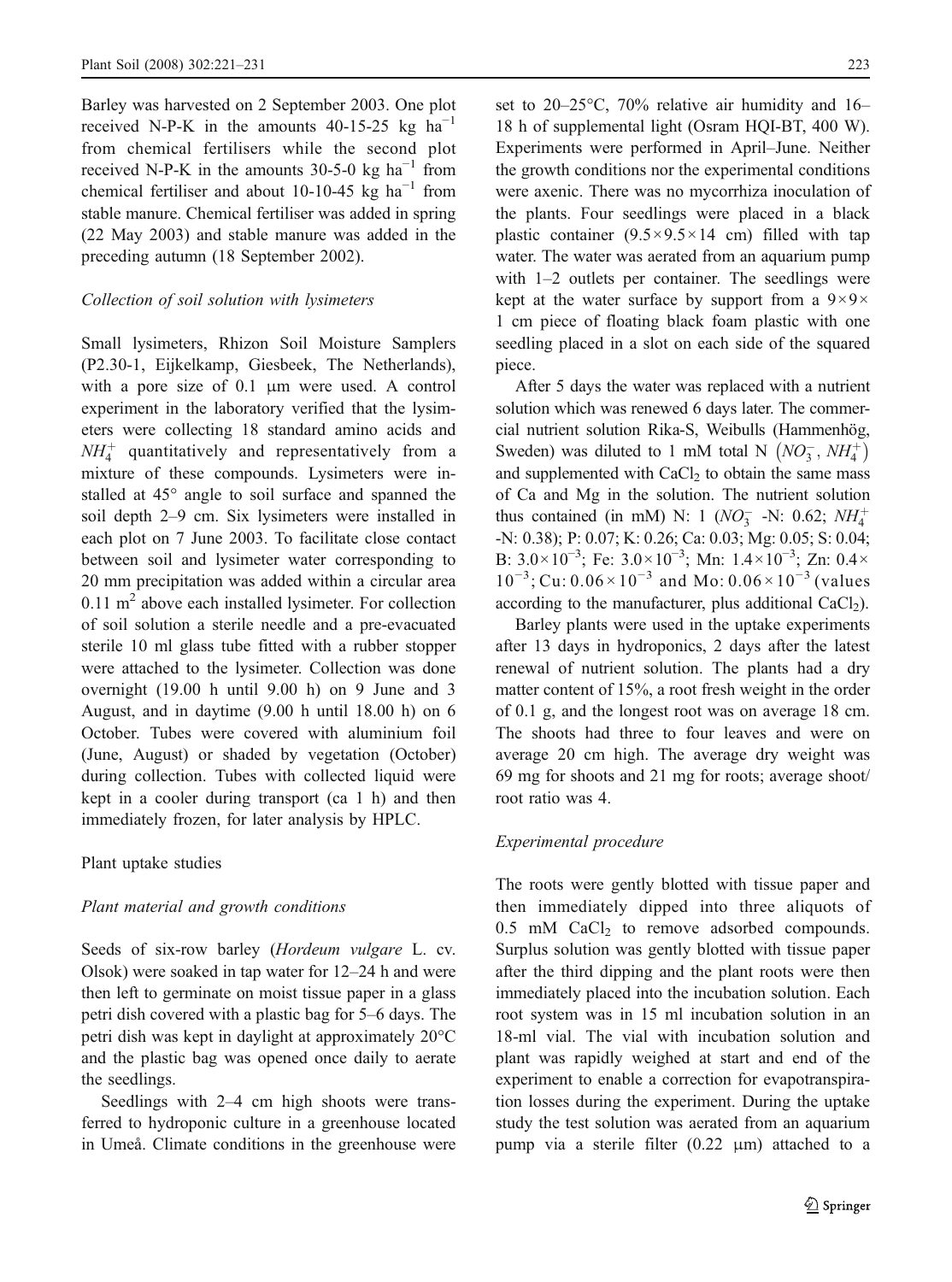<span id="page-3-0"></span>0.8 mm diameter needle. Each uptake experiment lasted for 2 h. Uptake of amino acids was recorded as disappearance of amino acids from the incubation solution. An initial sample (160 μl) was taken from the incubation solution immediately after placing the plant root into the solution and the sampling was repeated every 30 min. Samples were kept on ice during the experiment and were then stored in a freezer until analysed. The roots were again washed in  $0.5$  mM CaCl<sub>2</sub> after the uptake experiment. The length of the longest root and the shoot height were measured and the number of leaves was counted. The shoot and root were then separated, kept on ice for 1 h and then stored in a freezer. Roots and shoots were later on dried at 60°C for 24 h and weighed.

## Amino acid uptake

Prevalent amino acids found in the soil solution served as guidance for choice of types and concentration ranges of amino acids in the amino acid uptake studies. The intention was also to include amino acids known to have a relatively high turnover rate in soil and having different properties with respect to the charge of their side chain at pH 7. The concentration of individual amino acids in the soil solution was in the range of  $0-8.2$   $\mu$ M (Table 1) (for analysis, see below). The incubation solutions used in the study of amino acid uptake were a mixture consisting of equal concentrations of the five amino acids L-Serine, L-Glutamic acid, Glycine, L-Arginine and L-Alanine in ultrapure water. All incubation solutions had a  $CaCl<sub>2</sub>$ concentration of 0.5 mM, to ensure membrane integrity of the root cells (Epstein [1961](#page-9-0)). pH in the solution at start of the experiments was between 5.5 and 5.9.

The ability to take up amino acids was tested in pure amino acid incubation solutions at the four concentrations 2, 5, 10 and 25 μM of each amino acid. The exact concentrations, measured at start of each experiment, are shown in Figs. [1](#page-4-0) and [4](#page-7-0) and are used for calculations in Fig. [2](#page-4-0).

Four types of control experiments were carried out. Glycine-2- $^{13}$ C- $^{15}$ N was used in one experiment and the amount of labelled Glycine in the plants (root + shoot) was used to validate that disappearance of amino acids from the incubation solutions was due to root uptake. The composition of the incubation solution was the same as above except that  $2 \mu M$ Glycine-2-<sup>13</sup>C-<sup>15</sup>N (98% enrichment) was added to a total Glycine concentration of 4  $\mu$ M (2+2  $\mu$ M). Disappearance of amino acids from the incubation solution was studied as above.

Passive uptake of amino acids, amino acids leaked into the root cells and amount of amino acids bound to the apoplast was quantified by using the ATPase inhibitor CCCP (carbonyl cyanide mchlorophenylhydrazone). By pre-treating the roots with this compound the disappearance of amino acids from the incubation solution is viewed as either a leakage into the root or a binding to the apoplast since active uptake, dependent on ATPase activity, is inhibited. The roots were pre-treated with 10 or 50 μM CCCP in 0.5 μM CaCl<sub>2</sub> solution for 30 min prior to uptake experiments at the amino acid concentrations 0, 2 and 25  $\mu$ M together with 0, 2 and 25  $\mu$ M  $NO_3^-$  and  $NH_4^+$ . Roots were washed between CCCP solution and amino acid solution. Uptake experiments were carried out as above.

In order to exclude uptake of amino acids by microbes an interrupted uptake experiment was

| Amino acid      | 9 June |        |      | 3 August |        |      | 6 October |        |                |
|-----------------|--------|--------|------|----------|--------|------|-----------|--------|----------------|
|                 | Mean   | Median | Max  | Mean     | Median | Max  | Mean      | Median | Max            |
| L-Serine        | 1.7    | 0.4    | 8.2  | 0.1      | 0.0    | 0.2  | 0.4       | 0.3    | 1.1            |
| L-Glutamic acid | 0.1    | 0.0    | 0.2  | 0.0      | 0.0    | 0.0  | 0.0       | 0.0    | 0.1            |
| Glycine         | 0.7    | 0.3    | 3.3  | 0.2      | 0.2    | 0.3  | 0.3       | 0.3    | 0.5            |
| L-Arginine      | 0.1    | 0.0    | 0.6  | 0.0      | 0.0    | 0.1  | 0.0       | 0.0    | 0.1            |
| L-Alanine       | 0.5    | 0.2    | 2.1  | 0.4      | 0.3    | 0.5  | 0.3       | 0.3    | 0.6            |
| Sum aa          | 5.5    | 2.0    | 22.2 | 1.4      | 1.4    | 2.0  | 1.8       | 1.8    | 3.6            |
| $NH_4^+$        | 8.4    | 10.2   | 15.8 | 7.1      | 5.5    | 16.1 | 7.9       | 7.2    | 12.9           |
| $NO_3^-$        | 1732   | 2082   | 2833 | 10       | 5      | 40   |           |        | $\overline{c}$ |

Table 1 Amino acid, ammonium and nitrate concentrations measured in soil solution under barley, irrespective of fertiliser

All values are in μM. Sum aa=sum of 16 amino acids analysed. Values are from 6 lysimeters sampled on three occasions.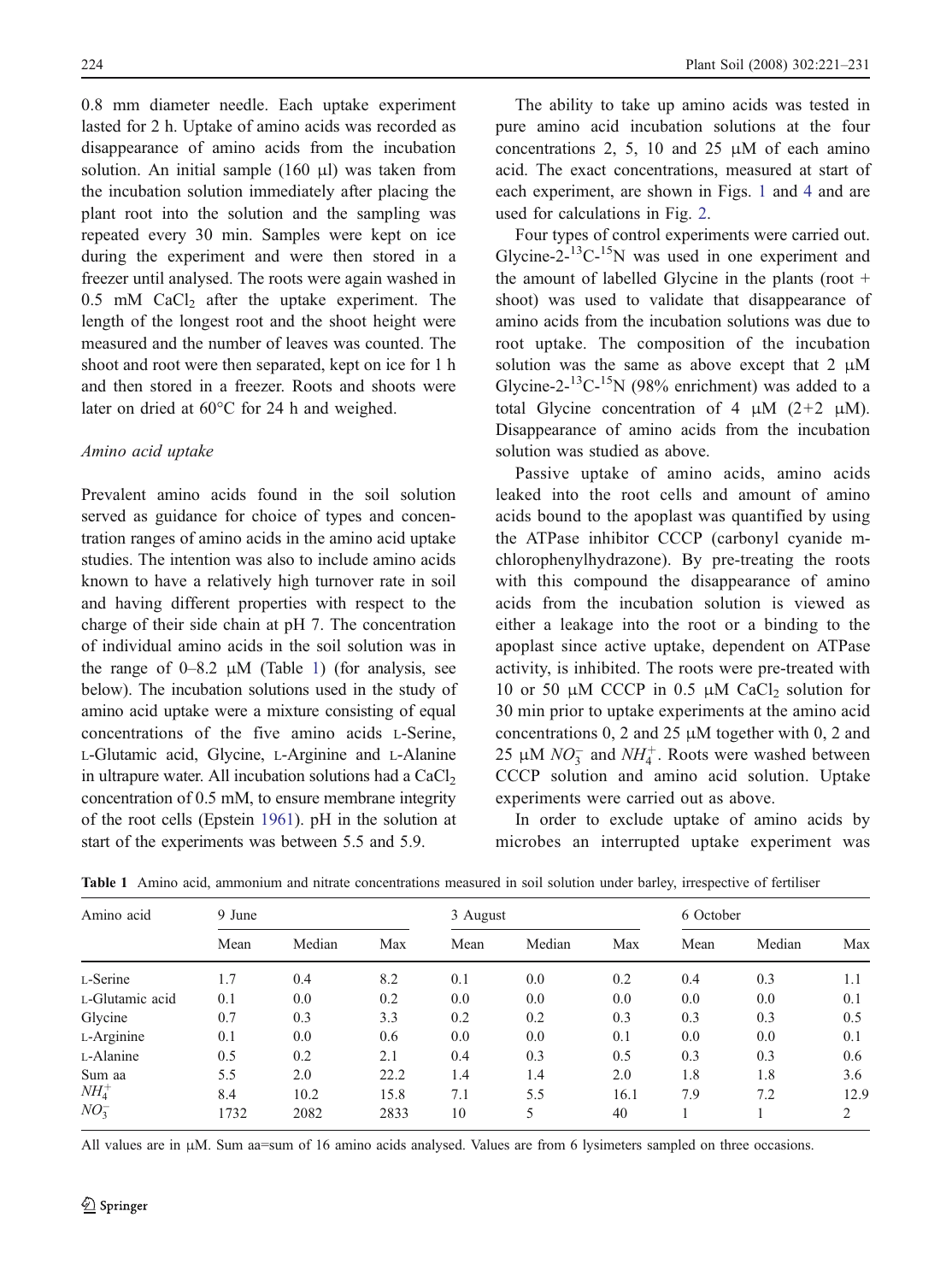<span id="page-4-0"></span>Fig. 1 Amino acid uptake measured as amino acid disappearance from incubation solution. Mean ±SE (unless smaller than the symbol) for  $n=5$ . A, initial amino acid concentration 2 μM; B, 5 μM; C, 10 μM and D, 25 μM. Note different scales on y-axes



carried out where the plants were removed from the amino acid incubation solution after half the experimental time but measurements of concentration change in the test solution continued.

Efflux and/or leakage of amino acids from barley roots was recorded as appearance of amino acids in a solution of 0.5 mM  $CaCl<sub>2</sub>$  in water during 2 h.

# Analyses

# Amino acids and ammonium

The frozen samples were thawed and immediately prepared for analysis by reversed-phase liquid chromatography using a Waters HPLC system with a Waters 470 fluorescence detector (Näsholm et al. [1987](#page-10-0)). The individual components were separated on a LiChroCART 250-4 Chrospher 100 RP-18 column using the following gradient: 0–10 min 40% MeOH, 10–20 min 50% MeOH, 20–30 min 68% MeOH, 30– 33 min 100% MeOH, the balance being provided by 1 ml triethylamine and 1 ml HAc per 1000 ml of



Fig. 2 Relationship between uptake rate, expressed per root dry mass, and measured initial amino acid concentration. Mean  $\pm$  SE (unless smaller than the symbol) for  $n=5$ . The curves show the polynomial regression fitted to the data

ultrapure water, pH 4.2. The samples were prepared with homocysteic acid  $(5-10 \mu M)$  as internal standard with 40 μl added to 160 μl test solution (100 μl+ 100 μl for soil solution samples) to a total of 200 μl and then 50  $\mu$ 1 M borate solution, pH 6.4, was added as a buffer. For fluorescence detection 250 μl 9-fluorenylmethylchloroformate (FMOC-Cl, 15 mM in acetone) was added. After 10 min excess reagent was removed with N-heptan (1 ml). All samples were centrifuged before chromatography.

# Nitrate

Concentration of  $NO_3^-$  in soil solution samples was analysed with a Nitrate/Nitrite Colorimetric Assay (Catalog No. 780001, Cayman Chemical Company, USA). Nitrate concentration was measured indirectly as nitrite. Total NO  $(NO_3^-, NO_2^-)$  was analysed as nitrite through the use of nitrate reductase. Original nitrite concentrations were analysed in absence of nitrate reductase and then subtracted from total NO. Nitrite was analysed photometrically at 540 nm.

# $^{15}N$  and  $^{13}C$

Plants supplied with Glycine-2- $^{13}$ C- $^{15}$ N were dried as above and milled in a ball mill (Mixer Mill MM 301, Retsch<sup>®</sup>) to a fine powder. The <sup>13</sup>C and <sup>15</sup>N in the plant material was then analysed with a CN analyser (ANCA-NT system, liquid preparation module, PDZ Europa, Cheshire, U.K) coupled to an Europa 20–20 isotope ratio mass spectrometer as described by Ohlsson and Wallmark [\(1999](#page-10-0)). The values of excess <sup>15</sup>N were converted to mole <sup>15</sup>N excess g  $DM^{-1}$ . Excess  $15N$  in the plant could then be compared with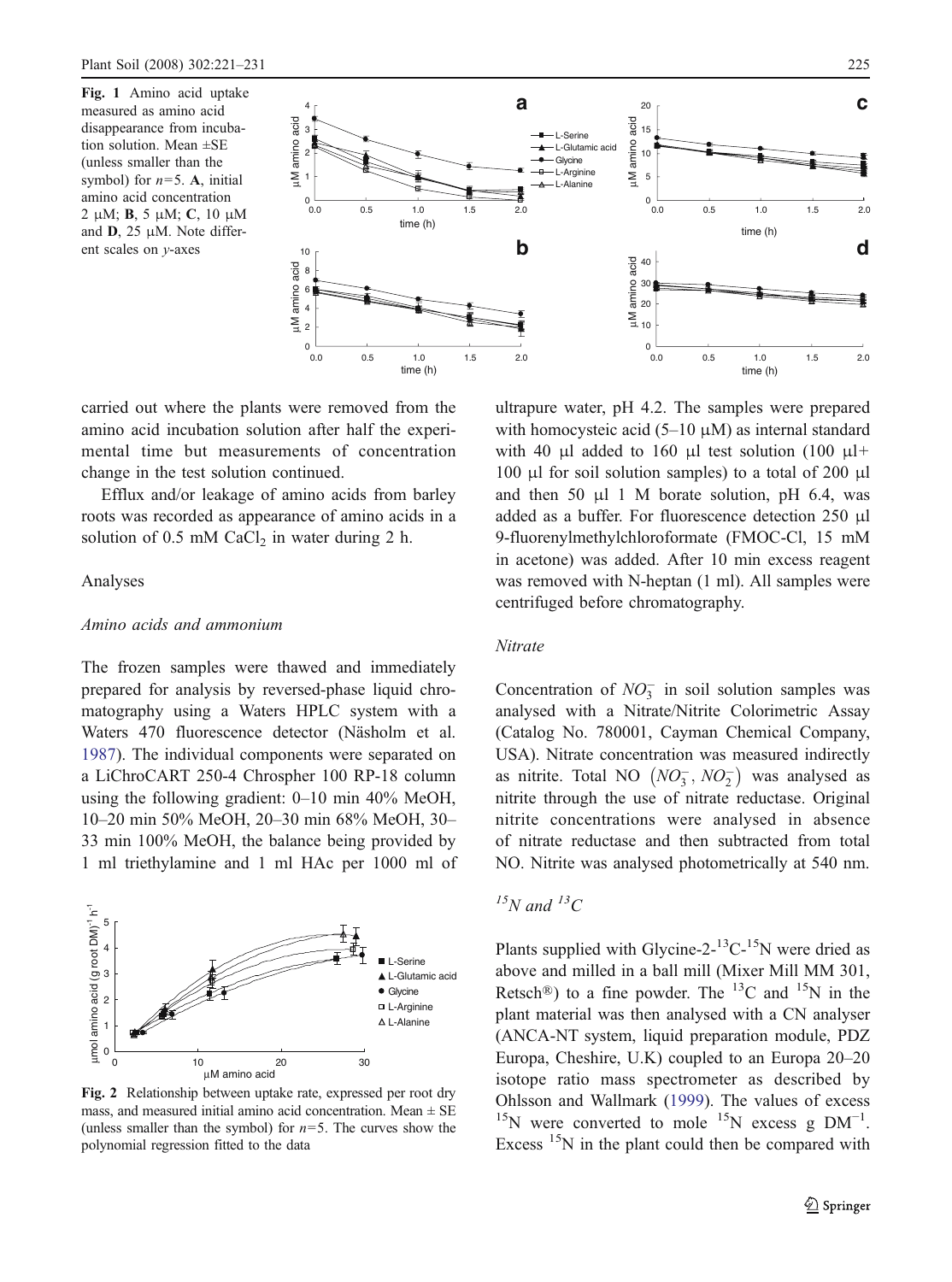the loss of  $15N$  from the solution.  $15N$  disappearance from the incubation solution was analysed as Glycine concentration with HPLC.

#### Amino acids in plants

Amino acid content was analysed in extracts of plant roots after efflux measurement in 0.5 mM CaCl<sub>2</sub>. Frozen roots were kept frozen in liquid  $N_2$  and milled to a fine powder in the ball mill. Milled samples (30– 32 mg) were extracted in 1 ml of 0.01 M HCl for 1 h under agitation at  $4^{\circ}$ C. The supernatant (40 μl) was collected after centrifugation at 14000 rpm for 10 min and prepared for HPLC analysis as above but with 160 μl of 10 μM homocysteic acid.

#### Data handling and statistics

The uptake rate of each amino acid was calculated from linear regression between amino acid concentration in solution and experimental time (0–2 h). Each regression was based on five sampling times. Uptake rates were approximated as linear but should be asymptotic if the concentration dependency is following Michaelis–Menten kinetics. The relation between uptake rate and initial concentrations was described by polynomial regression. The maximum uptake rate  $(V_{\text{max}})$  and the half-saturation constant or the uptake affinity  $(K<sub>m</sub>)$  were determined by Hanes– Woolf plot. In control experiments linear regression was used to distinguish CCCP inhibited uptake.

#### Results

# Amino acid uptake

Barley took up amino acids at all initial concentrations  $(2-25 \mu M)$  when measured as disappearance from the amino acid solution (Fig. [1](#page-4-0)). Uptake capacity was, however, shown at even lower concentrations than 2 μM since the uptake continued during the experimental time, in some plants until the solution was totally depleted. Uptake of amino acids was almost constant over time and variation among plants was small. Mean amounts of amino acids taken up during the 2 h incubation time was 1.3 μmol L-Alanine (g root  $DM)^{-1}$ , 1.4 µmol (g root  $DM)^{-1}$ of Glycine, L-Serine, and L-Glutamic acid and

1.5 μmol (g root  $DM$ )<sup>-1</sup> of L-Arginine at the 2 μM initial concentration. Larger amounts of amino acids were taken up in experiments with higher initial concentrations, up to 8.6 µmol (g root  $DM$ )<sup>-1</sup> of L-Glutamic acid and L-Alanine at the initial concentration of 25  $\mu$ M (Fig. [1](#page-4-0)).

Uptake rates were calculated from disappearance of amino acids from the incubation solutions, including all sampling times (Fig. [1](#page-4-0)). For each amino acid the uptake rate increased with increased concentration of the amino acid solution (Fig. [2](#page-4-0)). The dependency of uptake rate on amino acid concentration could be described by Michaelis–Menten kinetics which includes that uptake could be described by polynomial regression in conformity with enzyme kinetics. Uptake over time should therefore be entailed to be asymptotic. We have, however, approximated a linear uptake for uptake rate estimations in this study. Linear approximations of uptake rates are convenient when the uptake of amino acids during the incubation time is small in relation to the initial concentration. Thus, uptake rate of each amino acid at each initial concentration was estimated from linear regression of the values in the time series for each replicate plant (Fig. [1](#page-4-0)). All slopes for the regression were significant and  $R^2$  values were in the range 0.8–1.0. For the 2 μM concentration a deviation from the linearity caused by decreased uptake measured in the final samples was visible while at higher initial concentrations  $(5-25 \mu M)$  the deviation was very small (Fig. [2](#page-4-0)). This deviation leads to an underestimation of the uptake rate for the  $2 \mu M$  concentration. Uptake rates ranged between 0.6 and 4.6 μmol amino acid (g root  $DM$ )<sup>-1</sup> h<sup>-1</sup> for the different concentrations and was in the range 0.6–0.8 μmol amino acid (g root  $DM)^{-1}$  h<sup>-1</sup> (L-Alanine, L-Glutamic acid) for the 2  $\mu$ M initial concentration (Fig. [2](#page-4-0)).

Uptake of amino acids from the incubation solutions was further characterised by calculating uptake affinity. The affinity constant  $(K<sub>m</sub>)$  was in the range 19.6–33.2 μM and maximum velocity ( $V_{\text{max}}$ ) was in the range 6.3–10.2 µmol (g root  $DM$ )<sup>-1</sup> h<sup>-1</sup> (Table [2](#page-6-0)).

# Control experiments

To verify that the disappeared amounts of amino acids from the incubation solutions were absorbed by plant roots, Glycine-2- $^{13}$ C- $^{15}$ N uptake was measured as  $^{15}$ N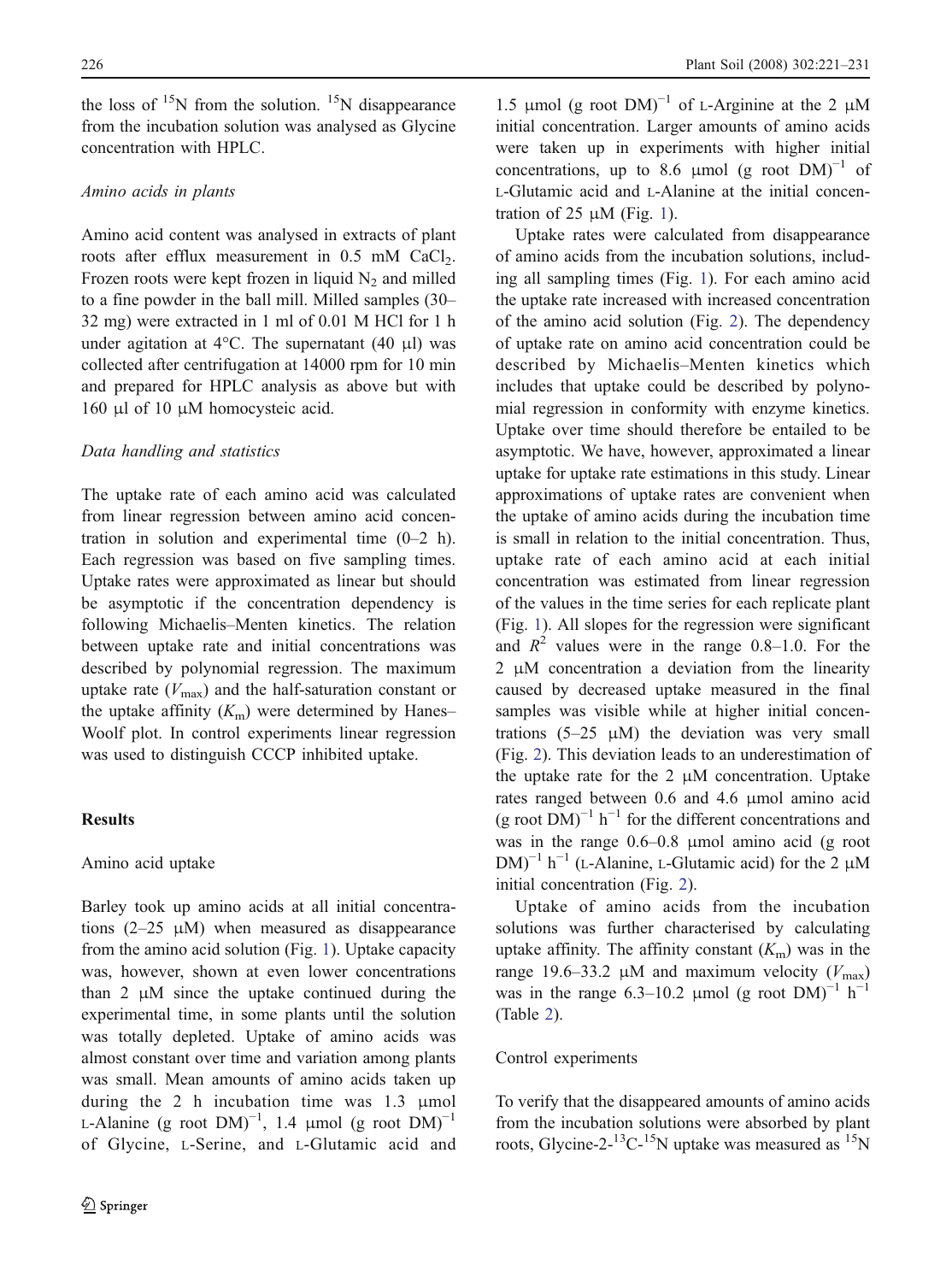<span id="page-6-0"></span>Table 2 Calculated maximum uptake rates and affinity constants for amino acid uptake

| Amino acid Charge $K_m \pm \text{SEE}$ $V_{\text{max}} \pm \text{SEE}$ |                 | $(\mu M)$                        | (µmol (g root $DM)^{-1}$ h <sup>-1</sup> ) |
|------------------------------------------------------------------------|-----------------|----------------------------------|--------------------------------------------|
| L-Serine                                                               | <b>uc</b>       | $20.1 \pm 1.0$                   | $6.3 \pm 0.2$                              |
| L-Glutamic<br>acid                                                     | nc              | $21.4 \pm 5.3$                   | $7.9 \pm 1.2$                              |
| Glycine                                                                | <b>uc</b>       | $33.1 \pm 3.0$                   | $7.9 \pm 0.5$                              |
| L-Arginine<br>L-Alanine                                                | pc<br><b>uc</b> | $19.6 \pm 4.5$<br>$33.2 \pm 6.0$ | $6.7 \pm 0.9$<br>$10.2 \pm 1.3$            |

un, uncharged; nc, negatively charged; pc, positively charged amino acid at pH values used in the uptake experiment; SEE, standard error of estimate

labelling of plants.  ${}^{15}N$ , but not  ${}^{13}C$ , was clearly detected in plants and therefore only  $15N$  could be used to assess plant uptake and compare it with rates of depletion from the incubation solutions. A shift in  $13^{\circ}$ C pertaining to uptake of tracer was not possible since dilution of  ${}^{13}C$  in plants is prominent especially when using low substrate concentrations. Mean plant N pertaining to uptake of Glycine during 2 h incubation equalled  $0.31 \pm 0.02$  µmol N (g DM)<sup>-1</sup> (mean±SE). Disappearance of Glycine from the solution during the 2 h incubation was 0.43 μmol N±0.04 (g DM)<sup>-1</sup> (mean±SE). This shows that disappearance of Glycine from the incubation solution was indeed due to plant uptake.

In the interrupted uptake trial, the concentration of amino acids in the incubation solution remained constant following removal of the plant (Fig. 3). The uptake during the first hour, when the plant was present, was similar to the uptake in experiments when the plant was present throughout the experimental time (Fig. [1](#page-4-0)).

Results from pre-treatment with 50  $\mu$ M CCCP suggested that passive uptake was insignificant for nearly all amino acids (Table [3](#page-7-0)). We could measure a significant amino acid uptake also in the CCCP treated plants for L-Arginine at 2 μM amino acid concentration and L-Serine, L-Glutamic acid and L-Alanine at 25 μM amino acid concentration. The uptake was however low, the variation was large and the main part of the amino acid uptake was inhibited, except for L-Glutamic acid. The disappearance of L-Glutamic acid during treatment without CCCP was maintained in the treatment with CCCP (Table [3](#page-7-0)).

When barley roots were placed in the incubation solution containing only  $0.5$  mM CaCl<sub>2</sub> we recorded an appearance, although at low concentration, of all five amino acids in the solution (Fig. [4](#page-7-0)). The concentration of L-Glutamic acid increased slightly during the first 30 min but then it decreased. The concentration of L-Arginine was nearly constant and close to zero during the incubation. In comparison with amino acid uptake (Fig. [1](#page-4-0)), total efflux was small, no more than 0.15 µmol (g root  $DM$ )<sup>-1</sup> (Fig. [4](#page-7-0), L-Alanine). There was no obvious relation between the concentration increase of amino acids in the incubation solution during the efflux experiment and the endogenous amino acid concentrations in the roots of the same plants (data not shown).

# **Discussion**

The soil solution of agricultural ecosystems may contain a range of organic N compounds, including amino acids. We used microlysimeters in an attempt to study the content of free L-amino acids in the soil solution with minimal disturbance of the soil. Amino acids were present at concentrations up to c. 10 μM under barley (Table [1](#page-3-0)) which is in agreement with findings by Jones et al. [\(2005](#page-9-0)) from grassland (Lolium perenne L. and Trifolium repens L.). We addressed the question if plants can acquire amino acids when these are present at concentrations relevant for the root environment in field. Our results clearly show that barley has the capacity to take up all tested amino acids at concentrations as low as 2 μM (Fig. [1](#page-4-0)). Our data also indicate that root amino acid uptake occur at concentrations lower than  $2 \mu M$ , since uptake of all amino acids by barley continued below 2 μM, and reached concentrations below 0.5 μM during the 2 h incubation for all amino acids except Glycine. Earlier studies of root amino acid uptake have commonly



Fig. 3 Disappearance of amino acids in incubation solution during interrupted uptake trials at the initial concentrations 2 μM and 10 μM. Mean  $\pm$  SE (unless smaller than the symbol) for  $n=3$ . Plants were removed from the solutions after 1 h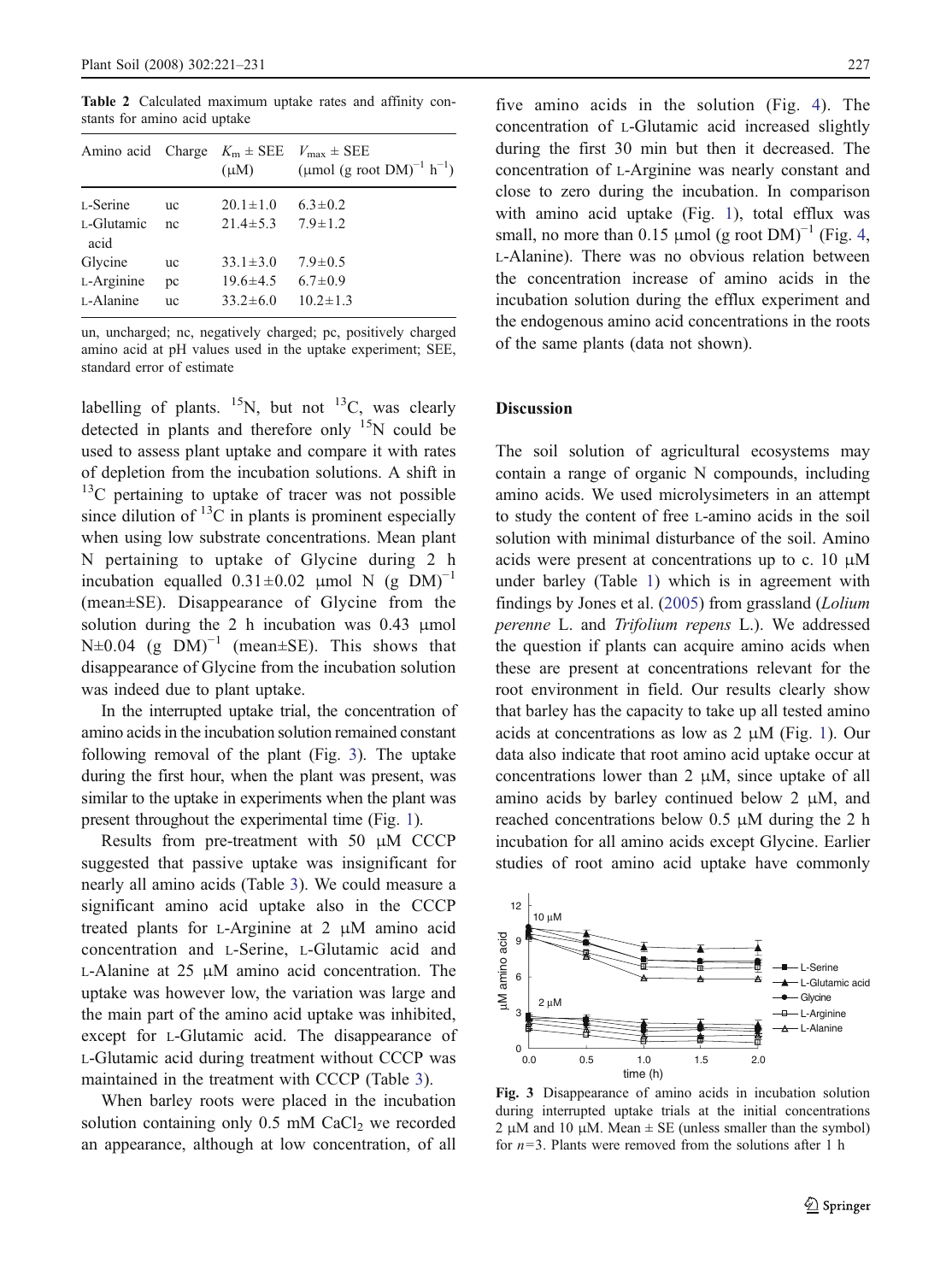| Initial amino acid<br>concentration $(\mu M)$ | Amino acid         | Uptake rate $(\mu$ mol<br>$(g \text{ root } DM)^{-1} h^{-1}$ |                     | $R^2$                  |                     | $\boldsymbol{p}$       |                     | Inhibition by<br><b>CCCP</b> |
|-----------------------------------------------|--------------------|--------------------------------------------------------------|---------------------|------------------------|---------------------|------------------------|---------------------|------------------------------|
|                                               |                    | Without<br><b>CCCP</b>                                       | With<br><b>CCCP</b> | Without<br><b>CCCP</b> | With<br><b>CCCP</b> | Without<br><b>CCCP</b> | With<br><b>CCCP</b> | $(\%)$                       |
| 2                                             | L-Serine           | 1.2                                                          | 0.2                 | 0.88                   | 0.10                | 0.00                   | 0.26                | 100                          |
| 2                                             | L-Glutamic<br>acid | 1.1                                                          | 0.6                 | 0.90                   | 0.13                | 0.00                   | 0.18                | 100                          |
| $\overline{2}$                                | Glycine            | 1.5                                                          | 0.3                 | 0.83                   | 0.12                | 0.00                   | 0.20                | 100                          |
| 2                                             | L-Arginine         | 1.2                                                          | 0.4                 | 0.82                   | 0.30                | 0.00                   | 0.03                | 67                           |
| $\overline{2}$                                | L-Alanine          | 1.2                                                          | $-0.6$              | 0.72                   | 0.15                | 0.00                   | 0.15                | 100                          |
| 25                                            | L-Serine           | 4.2                                                          | 1.3                 | 0.61                   | 0.30                | 0.00                   | 0.03                | 68                           |
| 25                                            | L-Glutamic<br>acid | 3.3                                                          | 3.6                 | 0.84                   | 0.55                | 0.00                   | 0.00                | $-8$                         |
| 25                                            | Glycine            | 6.1                                                          | 2.0                 | 0.63                   | 0.08                | 0.00                   | 0.29                | 100                          |
| 25                                            | L-Arginine         | 4.7                                                          | 1.4                 | 0.32                   | 0.10                | 0.01                   | 0.25                | 100                          |
| 25                                            | L-Alanine          | 5.2                                                          | 1.9                 | 0.86                   | 0.36                | 0.00                   | 0.02                | 63                           |

<span id="page-7-0"></span>Table 3 Results from regression of plant root uptake of amino acids over time after treatment without CCCP and with CCCP

Mean for  $n=3$ , except for 25 μM amino acids and without CCCP where  $n=4$ .

used concentrations far higher than those recorded in studies of soil solutions (e.g. Wright [1962](#page-10-0); Raab et al. [1999](#page-10-0); Schmidt and Stewart [1999](#page-10-0); Owen and Jones [2001](#page-10-0)). Our study thus indicates that root uptake of amino acids will occur also when soil solution concentrations of such compounds are in the lower end of the μM range. We used two different methods to verify that the depletion of amino acids in the test solutions could be used as a proxy for root amino acid uptake. Firstly, rates of  $15N$  labelling of plants exposed to Glycine-2- $^{13}$ C- $^{15}$ N showed that a major fraction of the loss of Glycine from the incubation solution was recovered in plants. Secondly, when plants were removed from the incubation solution, the decrease in amino acid concentration was halted which suggests that microbes in the incubation solution did not make a measurable contribution to the amino acid depletion of the solution. Furthermore,



Fig. 4 Amino acid concentrations following immersion of barley roots into 0.5  $\mu$ M CaCl<sub>2</sub>. Mean  $\pm$  SE (unless smaller than the symbol) for  $n=4$ 

uptake of all amino acids except L-Glutamic acid were inhibited when plants were pre-treated with the protonophore CCCP, suggesting that amino acid depletion in the solution was due to active uptake of roots. Thus, we argue that amino acid uptake of barley roots can be inferred from studies of depletion of root incubation solutions. This was also established in a study of root amino acid uptake in Scots pine seedlings (Persson and Näsholm [2001](#page-10-0)).

Because competition for N, and in particular for organic N such as amino acids, is strong in many terrestrial ecosystems, information on root uptake characteristics is critical to assess the possibility of plant organic N uptake. Concentration of amino acids does not necessarily reflect the fluxes between different pools of amino acids in the soil. Both the flux and the influence of binding of amino acids to soil particles are important for quantifying amino acid uptake in plants. However, the concentration of amino acids in the root environment is of importance when defining the root uptake affinity. Our data show that rates of root uptake increase with increasing concentrations of amino acids which suggests that concentration dependencies of root uptake rates of amino acids comply with Michaelis–Menten kinetics. Earlier studies on root uptake kinetics where done on excised roots (Kielland [1994](#page-9-0); Soldal and Nissen [1978](#page-10-0)) and this has been questioned by Falkengren-Grerup et al. [\(2000](#page-9-0)) who found that presence–absence of shoot gave highly variable results. Our aim was therefore to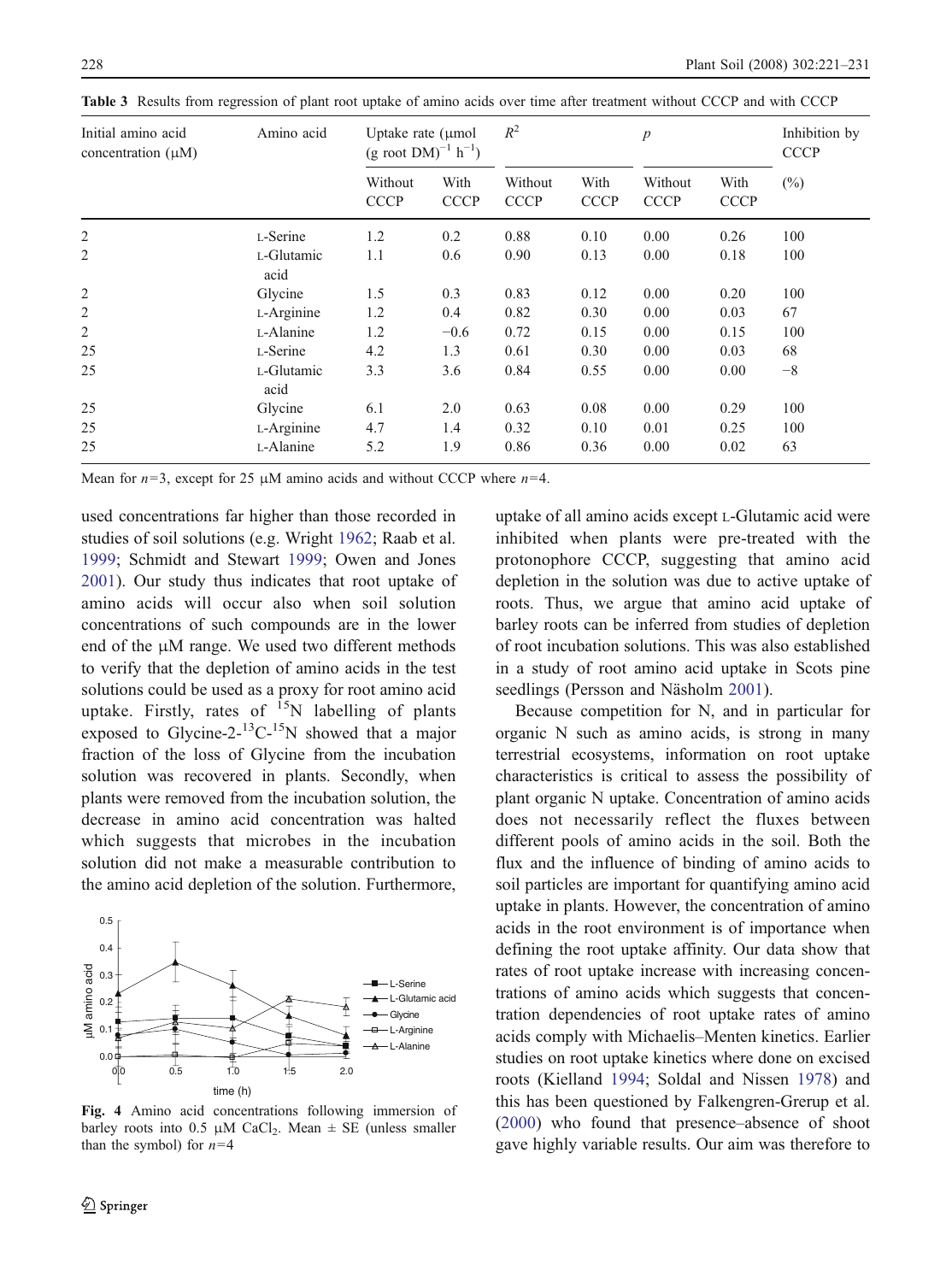<span id="page-8-0"></span>characterize root uptake in intact plants. Interestingly our data on barley are in agreement with Soldal and Nissen [\(1978](#page-10-0)) and corroborate that uptake is due to active transport, mediated by specific transporters. Published values on affinity constants of amino acid uptake (Table 4) vary from 9.6 μM (L-Arginine; Soldal and Nissen [1978](#page-10-0)) up to 296 μM (L-Glutamic acid; Kielland [1994](#page-9-0)). We found  $K<sub>m</sub>$  to vary between 19.6 μM (L-Arginine) and 33.2 μM (L-Alanine) which is in the lower range of most published values (cf. Table 4). The variation in reported values of affinity constants may, however, primarily reflect differences in experimental conditions; in particular the range of concentrations used, and does not necessarily reflect differences between plant species. Recent studies have shown that root amino acid absorption is, at least partly, mediated by the Lysine Histidine Transporter 1 (LHT1) (Hirner et al. [2006](#page-9-0); Svennerstam et al. [2007](#page-10-0)) and the amino acid permease 1 (AAP1) (Lee et al. [2007](#page-9-0)). LHT1 has been characterized as a high affinity transporter, mediating

transport of a wide range of amino acids but with relatively low affinity for basic amino acids. The affinity of LHT1 for e.g. L-Proline and L-Glutamic acid was found to be c. 10 and 14 μM, respectively, as determined from studies of yeast expressing the Arabidopsis ortolog, (Hirner et al. [2006](#page-9-0)). Although  $K<sub>m</sub>$  values might differ dependent on the system used (in this case plants versus yeast), the  $K<sub>m</sub>$  of barley root L-Glutamic acid transport was estimated to be c. 21.4  $\mu$ M, i.e. slightly higher, but still in the same range, as the estimate of AtLHT1 mediated uptake of L-Glutamic acid in yeast. This could suggest that a LHT1 homolog is at least partly responsible for the uptake in barley.

In general, differences in root uptake characteristics between amino acids were small (Fig. [1](#page-4-0)). Provided that root amino acid transporters have a broad substrate selectivity (Hirner et al. [2006](#page-9-0); Svennerstam et al. [2007](#page-10-0); Lee et al. [2007](#page-9-0)) it is possible that it is the total amino acid concentration rather than the concentration of single amino acids which is

| Study object          | Amino acid      | Concentration<br>$(\mu M)$ | $K_{\rm m}$<br>$(\mu M)$ | $V_{\rm max}$                                                        | Reference               |
|-----------------------|-----------------|----------------------------|--------------------------|----------------------------------------------------------------------|-------------------------|
| Intact plants         |                 |                            |                          |                                                                      |                         |
| Ricinus communis      | L-Arginine      | $10 - 10,000$              | $30 - 50$                |                                                                      | Schobert and Komor 1987 |
|                       | L-Proline       | $10 - 10,000$              | $30 - 50$                |                                                                      |                         |
| <b>Excised</b> roots  |                 |                            |                          |                                                                      |                         |
| Hordeum vulgare       | L-Proline       | $0.9 - 28$                 | 61                       | 2.81 µmol $g^{-1}$ FW $h^{-1}$                                       | Soldal and Nissen 1978  |
|                       | L-Lysine        | $0.1 - 4$                  | 3.9                      | 0.031                                                                |                         |
|                       |                 | $4 - 55$                   | 40                       | 0.17                                                                 |                         |
|                       | L-Methionine    | $0.2 - 15$                 | 20                       | 0.14                                                                 |                         |
|                       | L-Arginine      | $10 - 25$                  | 9.6                      | 0.45                                                                 |                         |
| 7 tundra species      | Glycine         | $10 - 500$                 | $7 - 96$                 | 1.2–6.8 µmol $g^{-1}$ DM $h^{-1}$                                    | Kielland 1994           |
|                       | L-Aspartic acid | $10 - 500$                 | $81 - 96$                | $0.5 - 4.1$                                                          |                         |
|                       | L-Glutamic acid | $10 - 500$                 | $30 - 296$               | $0.4 - 1.2$                                                          |                         |
| Source of microbes    |                 |                            |                          |                                                                      |                         |
| Quartenary foothill   | Glycine         | $100 - 5,000$              | $1,950 - 2,550$          | 0.039–0.119 $\mu$ mol $g^{-1}$ soil $h^{-1}$ Vinolas et al. 2001     |                         |
| Sediment              | L-Glutamic acid | $100 - 5,000$              | $1,210 - 2,580$          | $0.030 - 0.176$                                                      |                         |
|                       | L-Lysine        | $100 - 5,000$              | 1,780-2780               | $0.049 - 0.086$                                                      |                         |
| Sandy loam            | L-Lysine        | $10 - 10,000$              | 518                      | 0.068 nmol $g^{-1}$ soil $h^{-1}$                                    | Jones and Hodge 1999    |
|                       | Glycine         | $10 - 10,000$              | 590                      | 0.045                                                                |                         |
|                       | L-Glutamic acid | $10 - 10,000$              | 900                      | 0.028                                                                |                         |
| Loess parent material | L-Glutamic acid | $50 - 1,000$               | $927 - 4,269$            | 0.241–0.825 $\mu$ mol $g^{-1}$ soil $h^{-1}$ Jones and Kielland 2002 |                         |
|                       | Glycine         | $50 - 1,000$               | 377-1178                 | $0.050 - 0.321$                                                      |                         |
|                       | L-Lysine        | $50 - 1,000$               | 756-6056                 | $0.168 - 1.067$                                                      |                         |
| Alpine dry meadow     | L-Glutamic acid | $10 - 100$                 | 39                       | 390 nmol $g^{-1}$ soil $h^{-1}$                                      | Lipson et al. 1999      |
|                       | Glycine         | $10 - 100$                 | 46                       | 240                                                                  |                         |

Table 4 Examples of kinetic parameters of amino acid uptake in plants and in soil microbes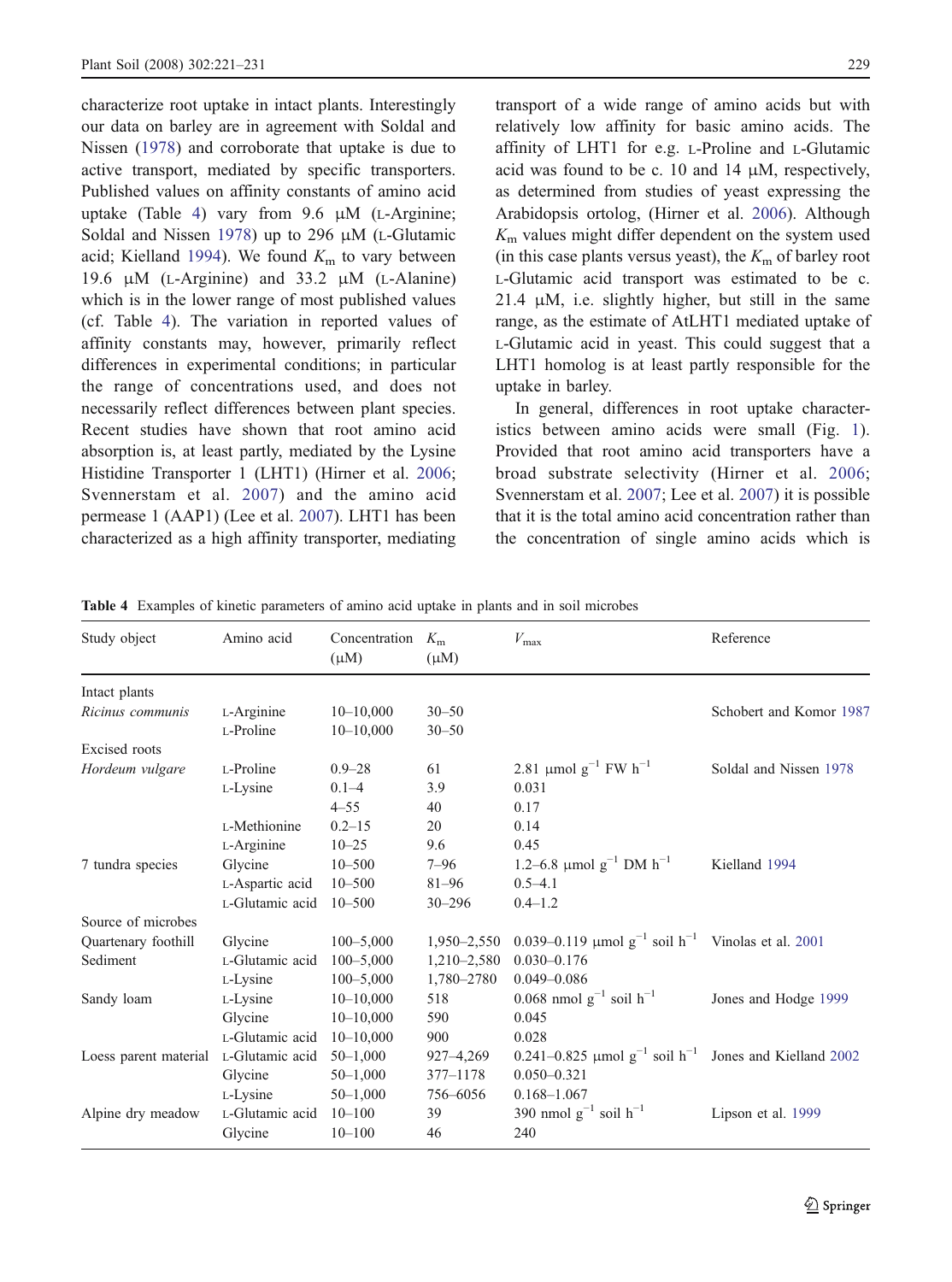<span id="page-9-0"></span>decisive for rate of amino acid acquisition. However, L-Glutamic acid displayed a different pattern with respect to CCCP inhibition of uptake (Table [3](#page-7-0)) because rates of uptake of this amino acid were not affected by the inhibitor. The reason for this deviation is unclear.

Measured efflux (Fig. [4](#page-7-0)) was small or negligible in comparison to amino acid uptake (Fig. [1](#page-4-0)). Again, L-Glutamic acid displayed a different pattern compared to the other tested amino acids with an initial efflux during the first 30 min followed by a steady rate of uptake during the rest of the experiment. Several studies have addressed the question of root exudation of amino acids (Paynel et al. [2001](#page-10-0); Paynel and Cliquet [2003](#page-10-0); Phillips et al. [2004](#page-10-0)). Our results do not lend support to a prominent efflux of amino acids under the experimental conditions we used.

Relative affinities for uptake are one important factor in evaluating competitive capacities of various soil organisms. Similar to plants, estimates of affinity constants for amino acid uptake in micro-organisms vary by several orders of magnitude (e.g. Jones and Kielland 2002; Vinolas et al. [2001](#page-10-0); Jones and Hodge 1999; Lipson et al. [1999](#page-10-0), Table [4](#page-8-0)). The large variability in  $K<sub>m</sub>$  estimates might be related to the presence of two distinct transport systems (high and low affinity) with an estimated transition between 50- 150 μM (Jones and Hodge 1999). When uptake has been characterized at lower concentrations,  $K<sub>m</sub>$  values for uptake of various amino acids have been approximated in the range 20–50 μM, i.e. within the same scale as plant roots (Table [4](#page-8-0)). Thus, if plants are inferior to micro-organisms with regard to competition for soil amino acids, this is probably not due to differences in affinities of uptake systems.

Quantification of amino acid uptake rates under field conditions is difficult and the most commonly used method is based on injections of isotope labelled amino acids into the soil. Studies that have used these methods have shown that plants can take up intact amino acids under field conditions (Schimel and Chapin [1996](#page-10-0); Näsholm et al. [1998](#page-10-0), [2000](#page-10-0), [2001](#page-10-0); Miller and Bowman [2003](#page-10-0)) but have been criticised for using high amino acid concentrations. Field studies have a critical function in assessing the ability of plants to absorb amino acids under field conditions but may not be suitable for assessing root uptake characteristics. However, our study shows that plants have uptake capacity at low amino acid concentrations.

In conclusion, we have shown that intact plants of barley can take up all the five studied amino acids occurring together at concentrations relevant for field conditions. The  $K<sub>m</sub>$  values calculated for the amino acid uptake are comparable to measured values for soil micro-organisms. Further studies under realistic soil conditions are however needed in order to evaluate the competitive abilities in plants versus microbes and to assess the quantitative importance of amino acids in plant nutrition.

Acknowledgements We would like to thank Margareta Zetherström for support and technical assistance in the laboratory and Bo Ranneby and Jun Yu for statistical advice. Svalöf-Weibull AB kindly provided the barley seeds. This study was financially supported by the Swedish Research Council for Environment, Agricultural Sciences and Spatial Planning.

#### References

- Epstein E (1961) The essential role of calcium in selective cation transport by plant cells. Plant Physiol 36:437–444
- Falkengren-Grerup U, Månsson KF, Olsson MO (2000) Uptake capacity of amino acids by ten grasses and forbs in relation to soil acidity and nitrogen availability. Environ Exp Bot 44:207–219
- Hirner A, Ladwig F, Stransky H, Okumoto S, Keinath M, Harms A, Frommer WB, Koch W (2006) Arabidopsis LHT1 is a high-affinity transporter for cellular amino acid uptake in both root epidermis and leaf mesophyll. Plant Cell 18:1931–1946
- Hutchinson HB, Miller NHJ (1911) The direct assimilation of inorganic and organic forms of nitrogen by higher plants. Centbl Bakt II 30:513–547
- Jones DL (1999) Amino acid biodegradation and its potential effects on organic nitrogen capture by plants. Soil Biol Biochem 31:613–622
- Jones DL, Darrah PR (1994) Amino-acid influx at the soil–root interface of Zea mays L and its implications in the rhizosphere. Plant Soil 163:1–12
- Jones DL, Hodge A (1999) Biodegradation kinetics and sorption reactions of three differently charged amino acids in soil and their effects on plant organic nitrogen availability. Soil Biol Biochem 31:1331–1342
- Jones DL, Kielland K (2002) Soil amino acid turnover dominates the nitrogen flux in permafrost-dominated taiga forest soils. Soil Biol Biochem 34:209–219
- Jones DL, Shannon D, Junvee-Fortune T, Farrarc JF (2005) Plant capture of free amino acids is maximized under high soil amino acid concentrations. Soil Biol Biochem 37:179–181
- Kielland K (1994) Amino-acid-absorption by arctic plants implications for plant nutrition and nitrogen cycling. Ecology 75:2373–2383
- Lee YH, Foster J, Chen J, Voll LM, Weber APM, Tegeder M (2007) AAP1 transports uncharged amino acids into roots of Arabidopsis. Plant J 50:305–319